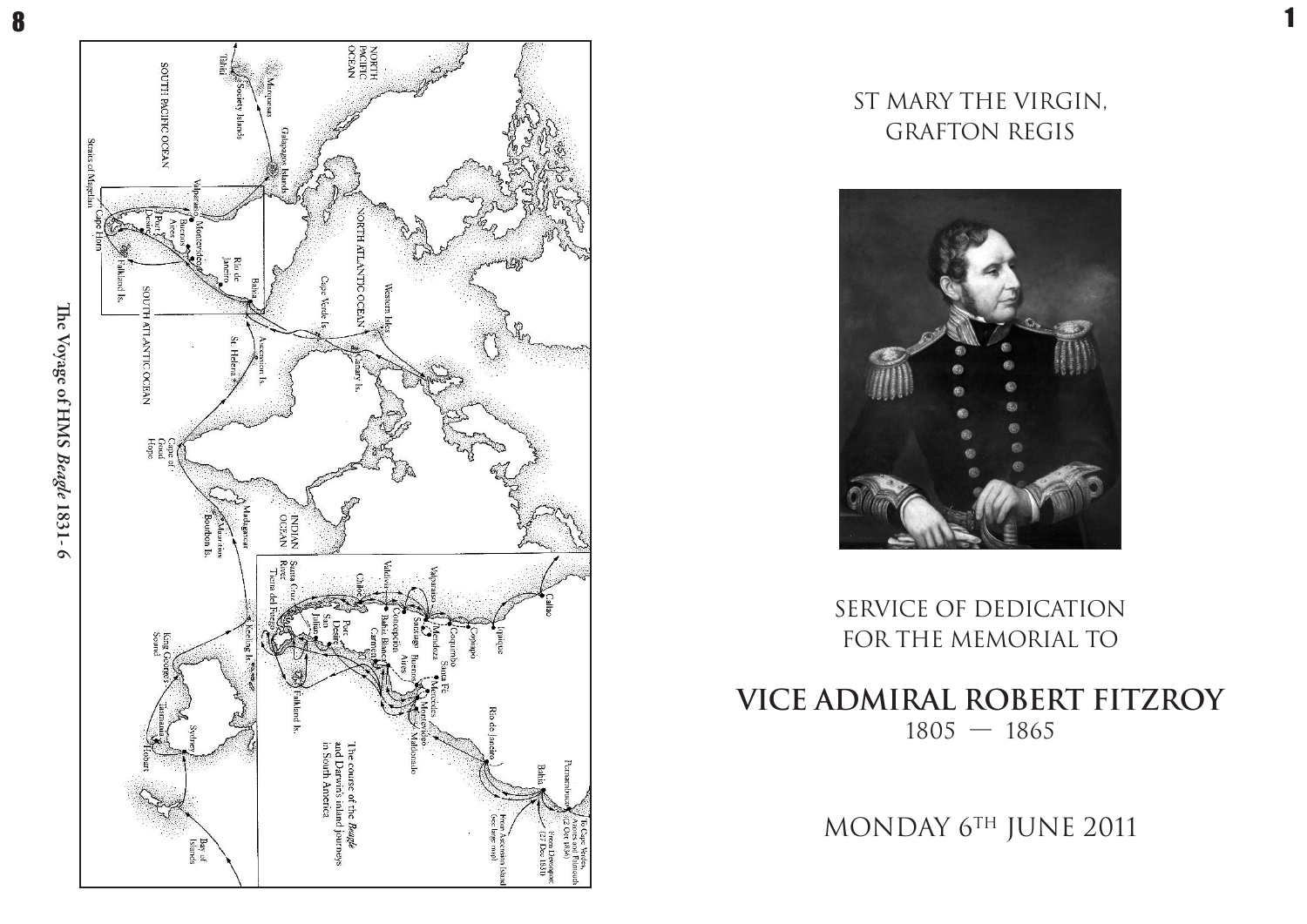Those who never run any risk; who sail only when the wind is fair; who heave to when approaching land, though perhaps a day's sail distant; and who delay the performance of urgent duties until they be done easily and quite safely, are, doubtless, extremely prudent persons: - but rather unlike those officers whose names will never be forgotten while England has a navy.

#### Robert FitzRoy's Narrative

I think it far the most fortunate encounter of my life that the chance afforded by your offer of taking a Naturalist fell on me Charles Darwin to Robert FitzRoy on his decision to select Darwin as his cabin companion on H.M.S. Beagle

Weather on Friday favourable for crossing – moderate – mild – cloudy, fine perhaps showery at times Robert FitzRoy's detailed (and accurate) forecast for Queen Victoria on her daughter's crossing of the Channel, 4<sup>th</sup> March 1863

As of midday on Monday February 4th, the area of Finisterre was renamed FitzRoy, in honour of Admiral FitzRoy, the first professional weatherman…he introduced the first storm warnings for shipping using the telegraph in 1861, and he has also been credited with creating the word 'forecast'

*Na vy Ne ws,* **M a r c h 2 0 0 2**



**T**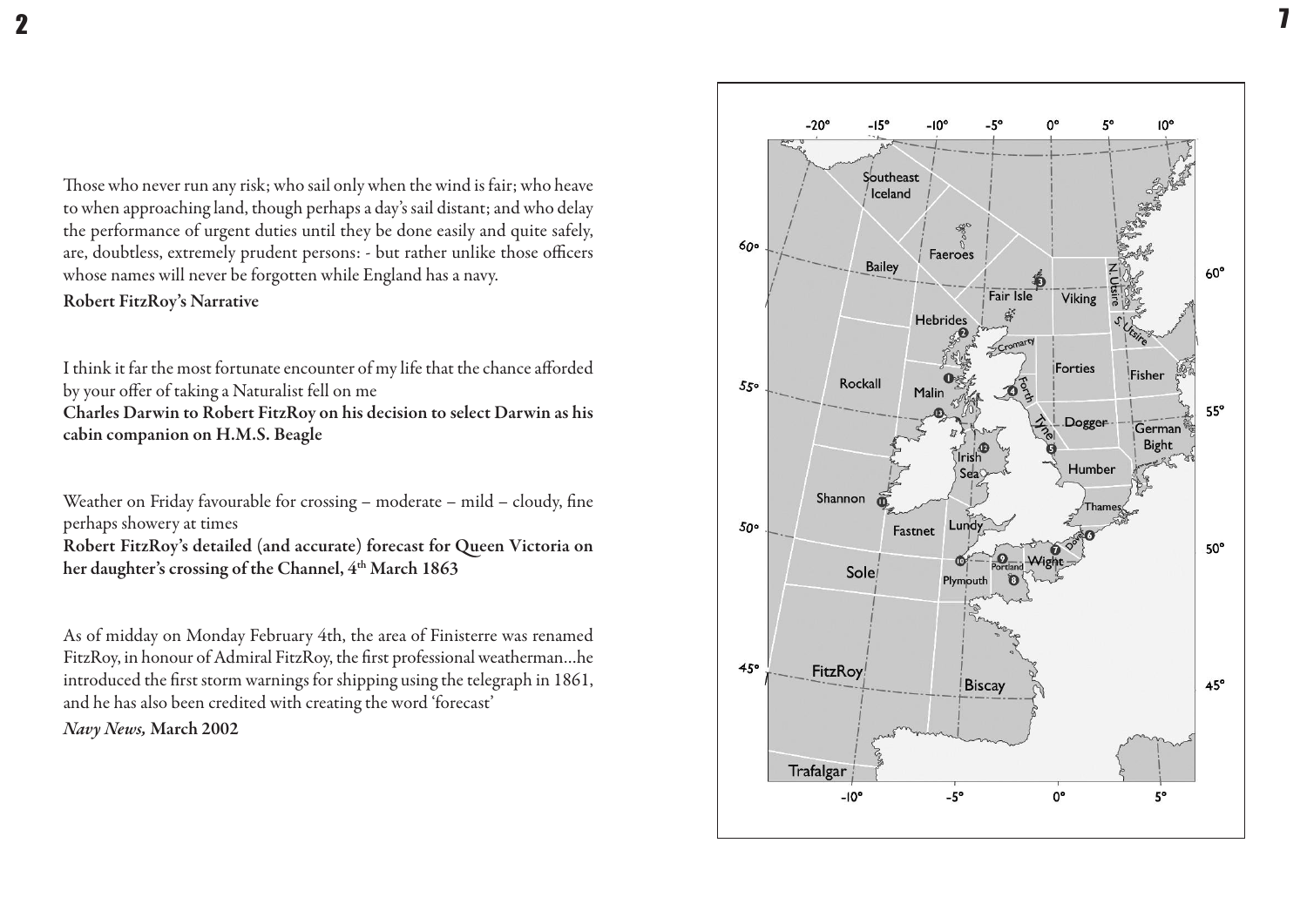### **T RI B U T E**

by Lord Hunt of Chesterton, C.B, F.R.S, former Director General of the Meteorological Office

### **P RAY E RS**

## **H YM N**

O God, our help in ages past, Our hope for years to come, Our shelter from the stormy blast, And our eternal home.

Before the hills in order stood, Or earth received her frame, From everlasting, thou art God, To endless years the same.

A thousand ages, in thy sight, Are like an evening gone; Short as the watch that ends the night Before the rising sun.

Time, like an ever-rolling stream, Bears all its sons away; They fly forgotten, as a dream Dies at the opening day.

O God, our help in ages past, Our hope for years to come, Be thou our guard while troubles last And our eternal home.

## THE BLESSING

# ORDER OF SERVICE

**INTRODUCTION** 

*by* the Rev'd Mark Jones, Eton College

## **H YM N**

Eternal Father, strong to save, Whose arm hath bound the restless wave, Who bidd'st the mighty ocean deep Its own appointed limits keep; O hear us when we cry to thee For those in peril on the sea.

O Christ, whose voice the waters heard And hushed their raging at thy word, Who walkedst on the foaming deep, And calm amidst the storm didst sleep; O hear us when we cry to thee For those in peril on the sea.

O Holy Spirit who didst brood Upon the waters dark and rude, And bid their angry tumult cease, And give, for wild confusion, peace; O hear us when we cry to thee For those in peril on the sea.

O Trinity of love and power, Our brethren shield in danger's hour; From rock and tempest, fire and foe, Protect them wheresoe'er they go; Thus evermore shall rise to thee Glad hymns of praise from land and sea.

Organist

Valerie Penn